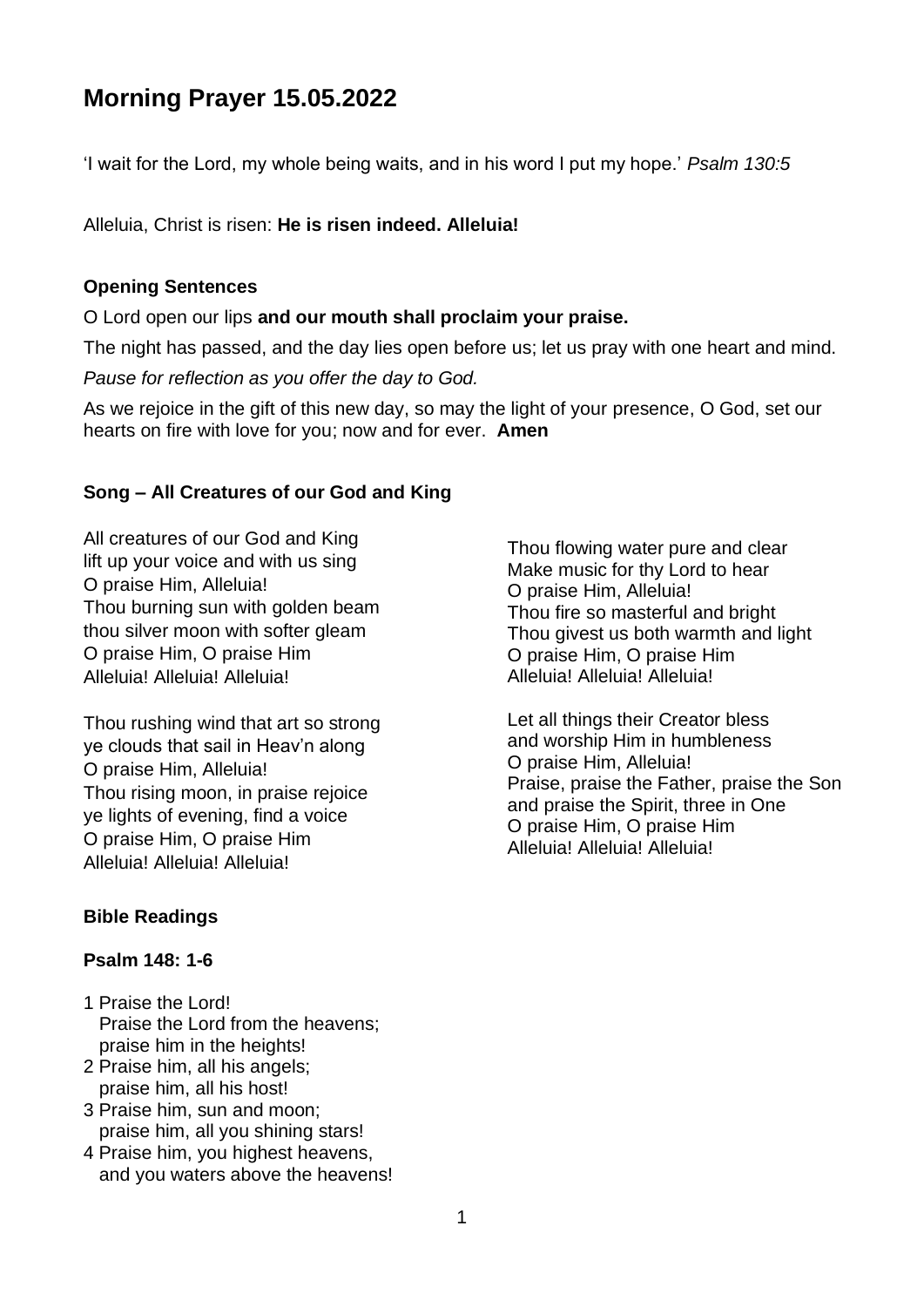- 5 Let them praise the name of the Lord, for he commanded and they were created.
- 6 He established them for ever and ever; he fixed their bounds, which cannot be passed.

#### **Glory to the Father, and to the Son and to the Holy Spirit; as it was in the beginning is now and shall be for ever. Amen**

#### **New Testament Reading –** *John 13: 31-35*

When he had gone out, Jesus said, 'Now the Son of Man has been glorified, and God has been glorified in him. If God has been glorified in him, God will also glorify him in himself and will glorify him at once. Little children, I am with you only a little longer. You will look for me; and as I said to the Jews so now I say to you, "Where I am going, you cannot come." I give you a new commandment, that you love one another. Just as I have loved you, you also should love one another. By this everyone will know that you are my disciples, if you have love for one another.'

This is the word of the Lord **Thanks be to God**

#### **Talk**

#### **Prayers**

*In our prayers we will pray for the world, the church, our local community, and for those who are in need.* 

*At the end of each section we say:*

Lord in Your mercy **hear our prayer.**  *And at the end:*

Merciful Father, **accept these prayers for the sake of your Son, our Saviour Jesus Christ. Amen.**

**The Lord's Prayer**

**Our Father in heaven, hallowed be your name, your kingdom come, your will be done, on earth as in heaven. Give us today our daily bread. Forgive us our sins as we forgive those who sin against us. Lead us not into temptation**